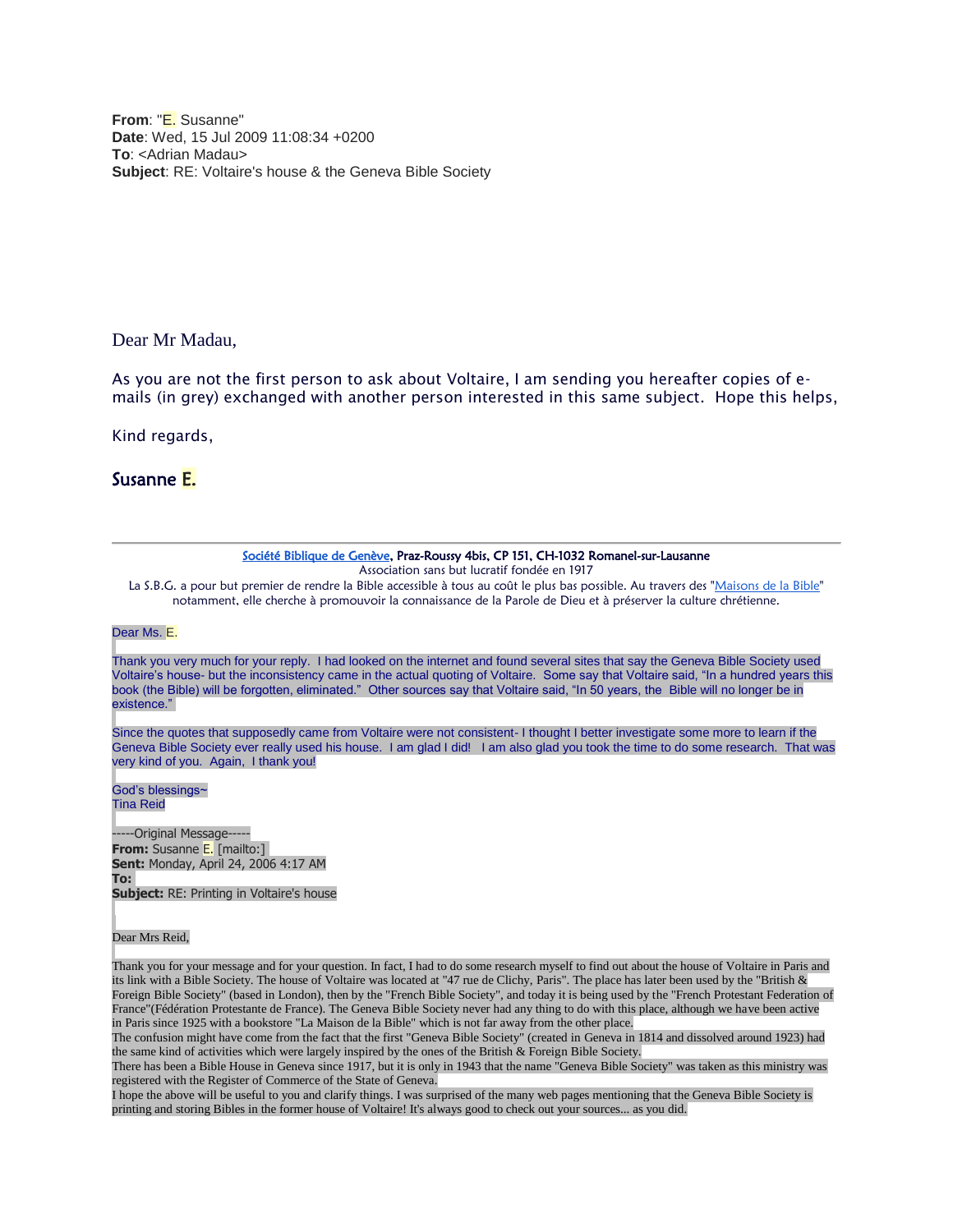May God bless you Susanne E.

**De :** Paul Reid [mailto:] **Envoyé :** vendredi, 21. avril 2006 15:06 **À :** [info@maisonbible.net](mailto:info@maisonbible.net) **Objet :** Printing in Voltaire's house

**Hello** 

Is it true that the Geneva Bible Society used Voltaire's printing press and his home to print Bibles? I read this somewhere- that Voltaire said "the Bible would not exist in a 1000 years"- and ironically his home was later used to print and distribute Bibles. Is this true? If so, could you tell me what exactly it was that Voltaire said? I am all for the Bible- and think it humorous that God would allow Voltaire's home to be used as a place to distribute Bibles. Hoping to hear from you soon.

Mrs. Reid

**De :** Adi [mailto:] **Envoyé :** mercredi, 8. juillet 2009 23:08 **À :** [info@bible-society.org](mailto:info@bible-society.org) **Objet :** Voltaire's house & the Geneva Bible Society

Dear Brethren at the Geneva Bible Society,

I am the webmaster for the BibleToday website and we were recently challenged by a statement on one of our pages regarding your society and the use of Voltaire's house. It would be much appreciated if you could confirm or reject the following statement:

"-- in 1890 A.D., Voltaire's house was being used by the Geneva Bible Society as a depot for their Bibles."

The link to the webpage where this statement is made is listed below.

[http://www.bibletoday.com/htstb/lostbible\\_text.htm](http://www.bibletoday.com/htstb/lostbible_text.htm)

Your assistance is greatly appreciated as we want to ensure we are properly representing the history of the society on our webpage.

May the Lord continue to bless your efforts.

Adrian Madau Webmaster BibleToday.com